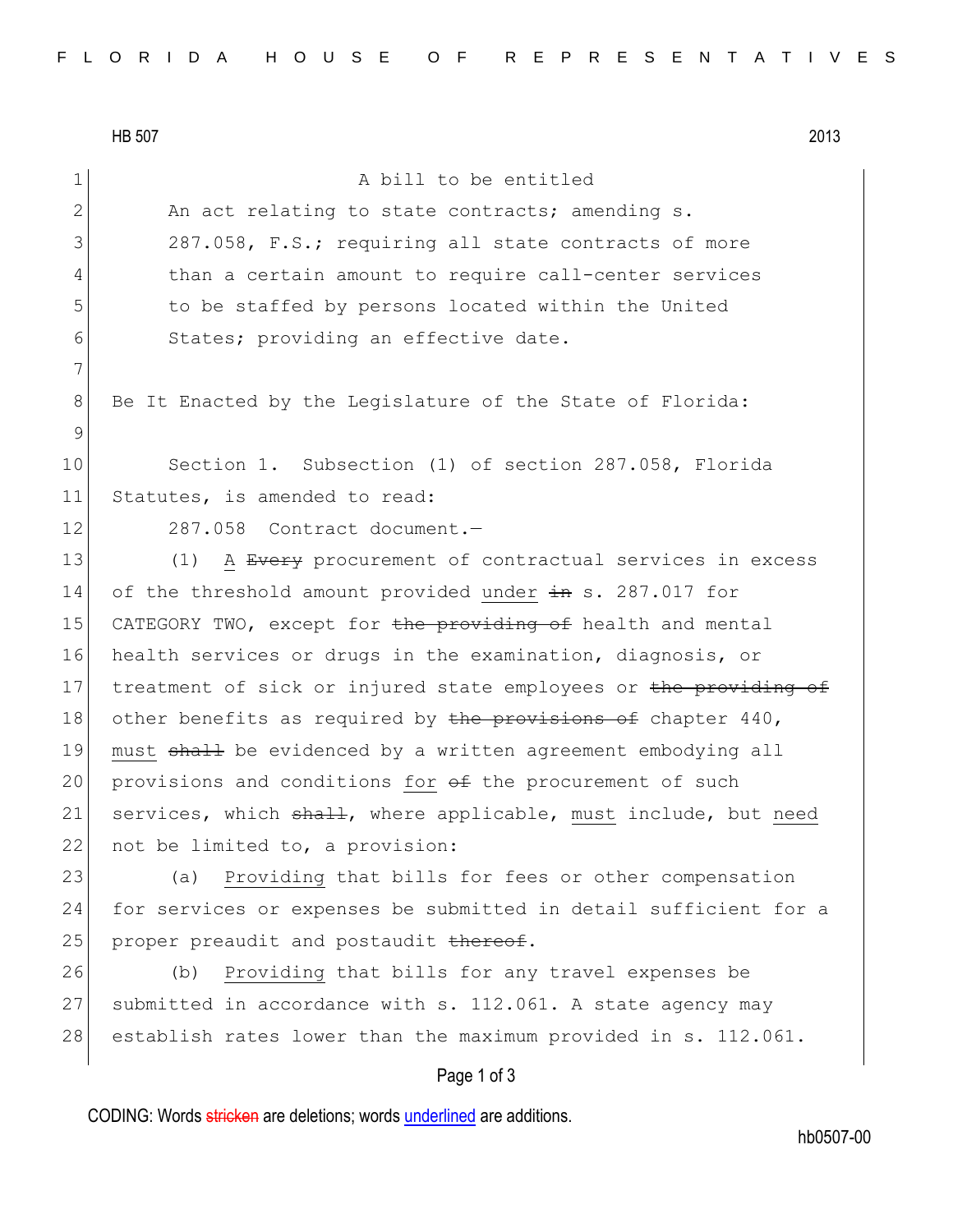HB 507 2013

29 (c) Specifying that all call-center services provided 30 pursuant to the contract be staffed by persons located within 31 the United States. This also applies to all call-center services 32 performed by a subcontractor pursuant to the contract.

33 (d) $\left(\text{d}\right)$  Allowing unilateral cancellation by the agency for refusal by the contractor to allow public access to all documents, papers, letters, or other material made or received by the contractor in conjunction with the contract, unless the records are exempt from s. 24(a) of Art. I of the State Constitution and s. 119.07(1).

39 (e) $\left(\frac{d}{dt}\right)$  Specifying a scope of work which that clearly 40 establishes all tasks the contractor is required to perform.

41  $(f)$  (f)  $\leftrightarrow$  Dividing the contract into quantifiable, 42 measurable, and verifiable units of deliverables which that must 43 be received and accepted in writing by the contract manager 44 before payment. Each deliverable must be directly related to the 45 scope of work and specify the required minimum level of service 46 to be performed and criteria for evaluating the successful 47 completion of each deliverable.

48 (g) $(f)$  Specifying the criteria and the final date by which 49 such criteria must be met for completion of the contract.

50 (h) $\left\langle \Theta \right\rangle$  Specifying that the contract may be renewed for up 51 to a period that may not exceed 3 years or the term of the 52 original contract, whichever period is longer, specifying the 53 renewal price for the contractual service as set forth in the 54 bid, proposal, or reply, specifying that costs for the renewal 55 may not be charged, and specifying that renewals are shall be 56 contingent upon satisfactory performance evaluations by the

## Page 2 of 3

CODING: Words stricken are deletions; words underlined are additions.